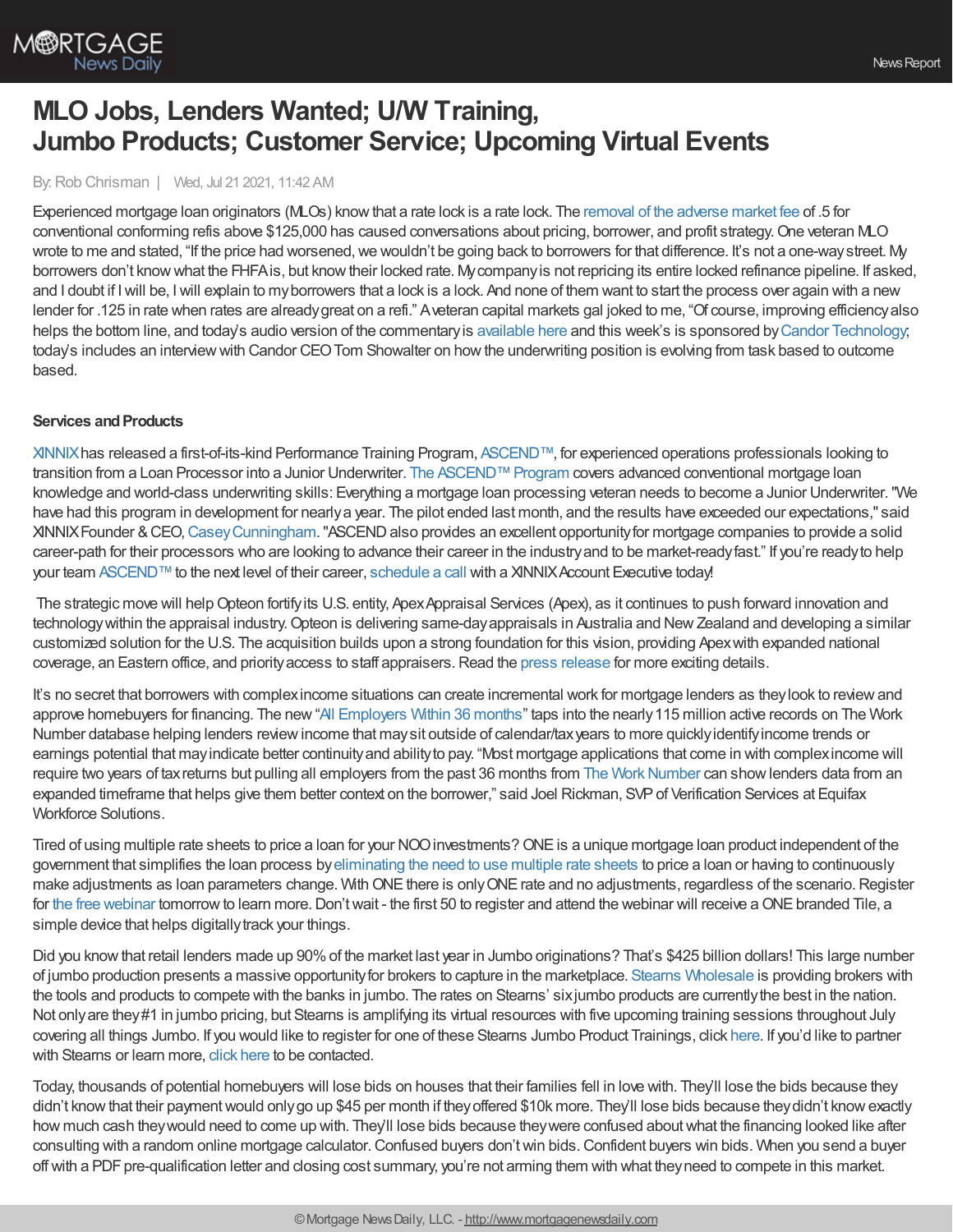

When you send them a QuickQual, sent right from within your LOS, you're creating a confident and assertive buyer who will convert. See the future of pre-approval letters by checking out QuickQual by LenderLogix, and they'll text a demo right to your phone.

New functionality on Richey May's [RMAnalyze](https://richeymay.com/insights/business-intelligence/) is coming your way in August! Don't wait for annual peer group reporting; our real-time metrics provide visibility into data broken out monthly, with daily updates to inform you of where you stand before month end or quarter end. Gain additional insight into how your production and operational metrics measure up against your peers in real time with Peer View Ops. This tool is a great compliment to the existing RicheyMaypeer to peer financial comparison tool and our business intelligence platform and is a seamless integration into existing RMAnalyze dashboards. Not yet on the RMAnalyze platform? Get a demo of RMAnalyze today and get a sneak peak of the new Peer View Ops functionality coming soon!

Glen reread last month's numbers and shook his head. He let out a sad sigh, scrolled to his partner's name and tapped out a text: Our cost per lead is over \$100 and our cost per acquisition is close to \$2,000. I don't know how much longer we can do this. He hit 'send' and counted the seconds as he waited for a response. Finally,George replied:Glen, I have the answer. YesterdayIwas referred to Sales Boomerang, and theycan take our leads from the past 12 months and bring them back to life. I hear it's amazing and the cost comes out to around \$10!Glen sighed again, but this time, itwas a sigh of relief. Minutes later, he was [booking](https://hubs.ly/H0SJpdB0) a demo on the Sales Boomerang website, and he couldn't believe how manytop lender logos he sawthere! Things were looking up already.

## **Customer Service**

Have you ever seen the television show American Ninja Warrior and secretly wished you could compete? You might actually be closer than you think if you've ever helped a borrower through the gauntlet that is the mortgage loan process. Both can be a mixof thrill and agony. Both have high stakes and plentyof potential pitfalls. And both give you onlyonce chance to get it right, at great cost if you don't. Apristine mortgage loan process, one without any critical miscues, generates an NPS of 96. Contrast that with the average NPS of -1 when any one of the seven [commandments](https://www.stratmorgroup.com/insights_article/the-seven-commandments-for-optimizing-the-customer-experience/) of the customer experience are missed.Howcan you ensure your borrowers stayon track and finish as triumphant, raving fans? STRATMOR MortgageSAT Director Mike Seminari gives you a game plan in his July Customer Experience Tip, ["Competing](https://www.stratmorgroup.com/mortgagesat_tips/competing-for-raving-fan-mortgage-borrowers/) for "Raving Fan" Mortgage Borrowers."

## **Events andWebinars inJuly**

"TCS Forum," is today at 10AMET, on "Mortgages 2021 & Beyond: New technologies and growth models."

Katherine Campbell from Assurance Financial, Alex Kutsishin from Sales Boomerang, and David Karandish from Capacity have, today at 1PMET, Sales [Boomerang's](https://us06web.zoom.us/webinar/register/1616246485473/WN_yQNOJppQSZOKrUzocCylTg) Top Gun School.

ONEsimplifies the loan process by[eliminating](https://www.interfirst.com/one?utm_source=chrisman&utm_medium=email&utm_campaign=one) the need to use multiple rate sheets to price a loan or having to continuouslymake adjustments as loan parameters change. Register for the free [webinar](https://www.interfirst.com/one?utm_source=chrisman&utm_medium=email&utm_campaign=one) tomorrow: The first 50 to register and attend the webinar will receive a ONE branded Tile, a simple device that helps digital tracking.

Stearns [Wholesale](https://www.stearnswholesale.com/) is offering training sessions covering all things Jumbo. If you would like to register for one of these Stearns Jumbo Product Trainings, click [here](https://register.gotowebinar.com/rt/4200478981416514831).

The National Association of Realtors®will host its Real Estate [Forecast](https://www.nar.realtor/events/nar-real-estate-forecast-summit) Summit: Global Update on Monday, July 26th. NAR Chief Economist Lawrence Yun and several leading international economists will discuss foreign buying trends in the U.S. housing market, and the top countries for Chinese buyers. For questions about the summit or NAR's upcoming 2021 Profile of International Transactions in U.S. Residential Real Estate report, please email TroyGreen.

Friday, July30th is the next edition of The Mortgage Collaborative's Rundown with Rich and Rob.Rich Swerbinsky, the COOof The Mortgage [Collaborative,](https://mtgcoop.zoom.us/webinar/register/WN_hOUDEqURT9m3mhKCJWRM-A) and Iwill be covering current events in the mortgage market for 30 minutes starting at 3PMET: "The Rundown with Rob and Rich."

#### **Capital Markets**

Obtaining "Best Execution" in Capital Markets has always been important, but recent tightening of agencyand investor guidelines has emphasized the need to expand loan sale strategies. Mortgage Capital [Management](https://mortcap.com/) (MCM) is leading the waywith its Total Sale Optimization platform. MCM's Total [SaleOptimization](https://mortcap.com/Content/blog/TSO%20Presentation.pdf) (TSO) system was designed and built not onlyto maximize each lender's returns from individual loan sales and/or bulk sales, but to maximize all sales executable. TSO takes advantage of an AI programming technique that incorporates each client's available executions including Cash Window vs Securitization, Low Balance Securitization with Stips by product,